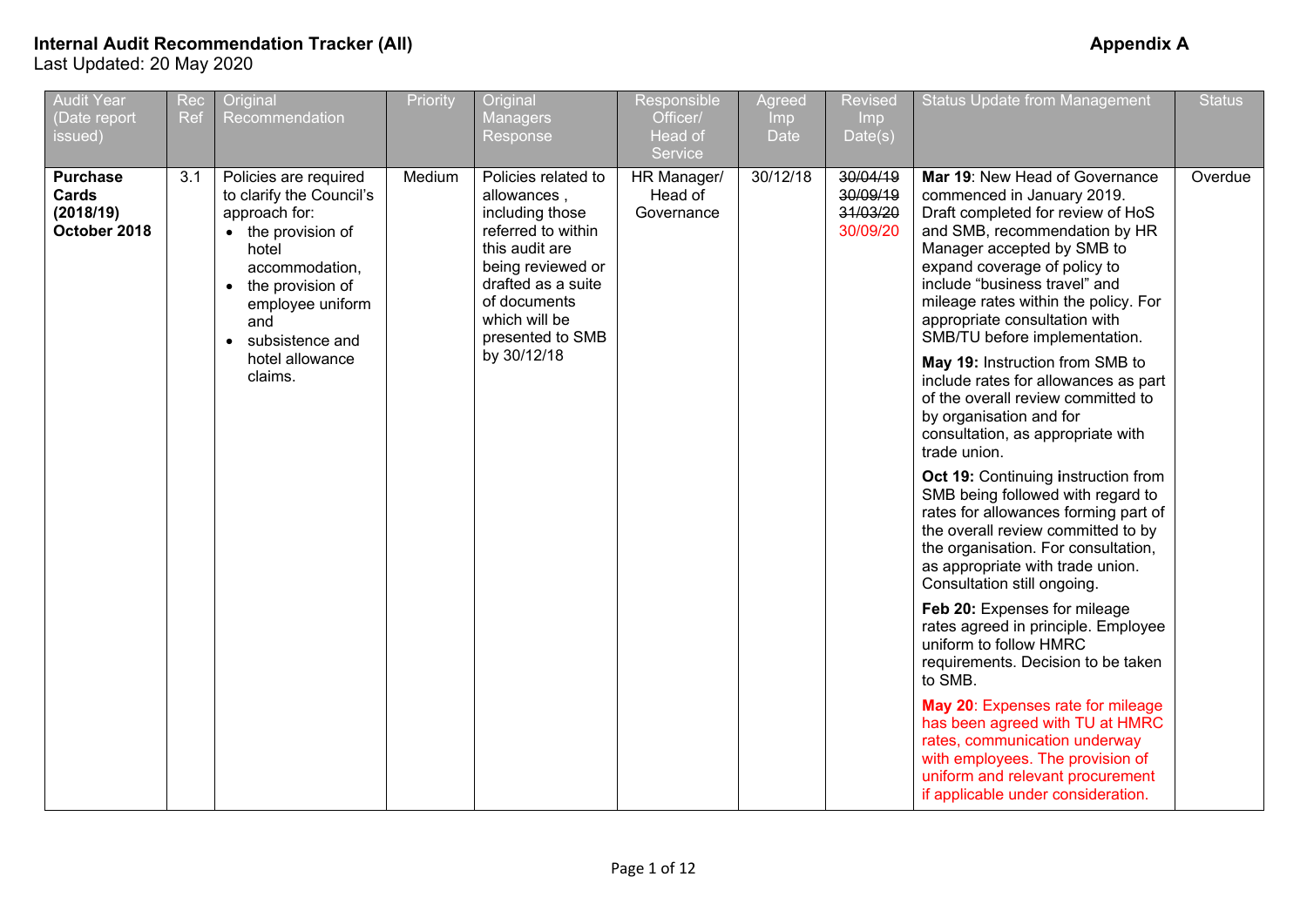| <b>Audit Year</b><br>(Date report<br>issued)                                 | Rec<br><b>Ref</b> | Original<br>Recommendation                                                                                                            | Priority | Original<br><b>Managers</b><br>Response                                                                               | Responsible<br>Officer/<br>Head of<br>Service | Agreed<br>Imp<br><b>Date</b> | <b>Revised</b><br>Imp<br>Date(s)                                     | <b>Status Update from Management</b>                                                                                                                                                                                                                                                                                                                                                                                                                                                                                                                                                                                                                                        | <b>Status</b> |
|------------------------------------------------------------------------------|-------------------|---------------------------------------------------------------------------------------------------------------------------------------|----------|-----------------------------------------------------------------------------------------------------------------------|-----------------------------------------------|------------------------------|----------------------------------------------------------------------|-----------------------------------------------------------------------------------------------------------------------------------------------------------------------------------------------------------------------------------------------------------------------------------------------------------------------------------------------------------------------------------------------------------------------------------------------------------------------------------------------------------------------------------------------------------------------------------------------------------------------------------------------------------------------------|---------------|
| <b>Software</b><br>Licensing<br>(2018/19)<br><b>December</b><br>2018         | $\mathbf{1}$      | A Software<br>Management policy<br>should be developed<br>and distributed<br>accordingly.                                             | Medium   | A Software<br>Management<br>Policy will be<br>developed and<br>distributed to all<br>staff                            | Senior ICT<br>Manager                         | 28/02/19                     | 31/03/19<br>31/05/19<br>31/12/19<br>01/03/20<br>31/03/20<br>30/09/20 | Mar 19: A Software Management<br>Policy is being developed and will<br>be distributed as part of the<br>updated Information Security Policy<br>and Acceptable Terms of Use by<br>31/03/19.<br>May 19: This is currently in draft<br>format to go to the ICT Operations<br>Board and Information Governance<br>Group.<br>Oct 19: This will go to the<br>Information Governance Group<br>quarterly meeting in November. It<br>will then have to be deployed using<br>MetaCompliance.<br>Feb 20: Draft policy currently being<br>reviewed by IGG<br>May 20: Some changes are<br>required following review of the<br>policy by IGG, and will be<br>represented at the next IGG. | Overdue       |
| <b>IT Asset</b><br><b>Management</b><br>(2018/19)<br><b>December</b><br>2018 | $\mathbf{1}$      | The ICT Strategy<br>should be updated<br>and the four-year<br>replacement strategy<br>confirmed within it,<br>approved and<br>adopted | Medium   | The ICT Strategy<br>will be updated to<br>include IT<br>equipment life-<br>cycle and the<br>replacements<br>strategy. | Senior ICT<br>Manager                         | 31/03/19                     | 31/05/19<br>30/11/19<br>31/03/20<br>31/12/20                         | May 19: This is being included in<br>the ICT Strategy which is in draft<br>format.<br>Oct 19: This is still in draft.<br>Feb 20: Being progressed<br>May 20: The draft strategy will<br>need reviewing in light of Covid-19<br>and changing the way the Council<br>works. Also the priorities will need<br>to be changed and brought in line<br>with the Covid-19 Recovery Group<br>actions and recommendations.                                                                                                                                                                                                                                                            | Overdue       |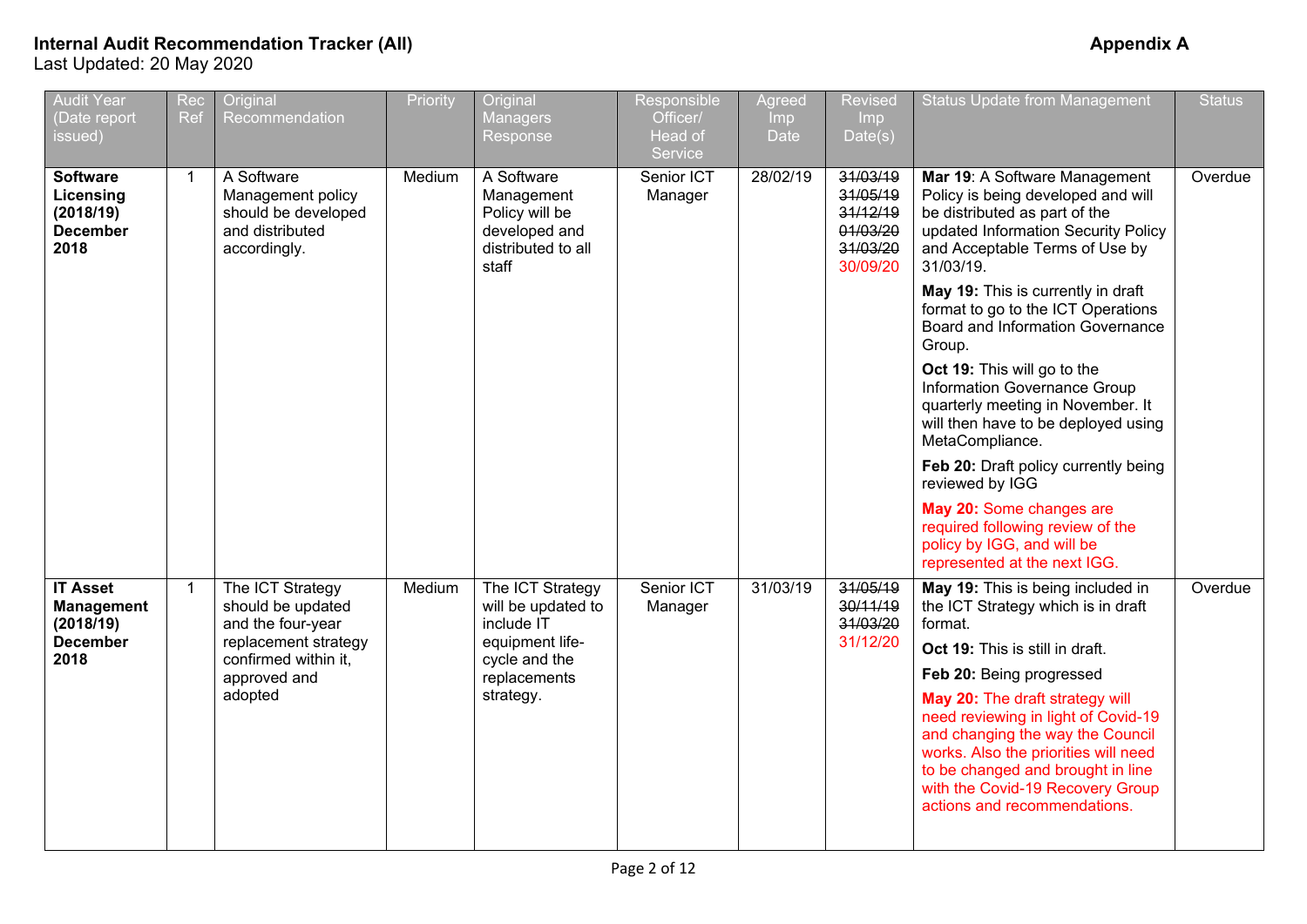| <b>Audit Year</b><br>(Date report<br>issued)                               | Rec<br><b>Ref</b> | Original<br>Recommendation                                                                                                                                                | Priority | Original<br><b>Managers</b><br>Response | Responsible<br>Officer/<br>Head of<br>Service | Agreed<br>Imp<br>Date | <b>Revised</b><br>Imp<br>Date(s) | <b>Status Update from Management</b>                                                                                                                                                                                                                                                                                                                                                                                                                                        | <b>Status</b> |
|----------------------------------------------------------------------------|-------------------|---------------------------------------------------------------------------------------------------------------------------------------------------------------------------|----------|-----------------------------------------|-----------------------------------------------|-----------------------|----------------------------------|-----------------------------------------------------------------------------------------------------------------------------------------------------------------------------------------------------------------------------------------------------------------------------------------------------------------------------------------------------------------------------------------------------------------------------------------------------------------------------|---------------|
| Leasehold<br><b>Service</b><br><b>Charges</b><br>(2018/19)<br>January 2019 | 1                 | As part of the year<br>three Best Value<br>review of the HTS<br>contract, the annual<br>service charge<br>allocation model for<br>leaseholders should<br>be revisited and | Medium   | Agreed                                  | Head of<br>Housing                            | 31/08/19              | 31/12/19<br>01/04/20<br>31/07/20 | Oct 19: The recent Best Value<br>Review of HTS P&E Ltd looked at<br>the evidence base of existing ASC<br>(Annual Service Charge) in terms<br>of breaking down cost on individual<br>services for amongst other reasons<br>to represent charges to<br>Leaseholders.                                                                                                                                                                                                          | Overdue       |
|                                                                            |                   | based on actual HTS<br>costs                                                                                                                                              |          |                                         |                                               |                       |                                  | It was found that HTS (Property<br>and Environment) Ltd does not<br>record currently at cost centre as<br>HDC does and therefore it was not<br>possible to state the profit or loss<br>on each trading activity or cost<br>centre individually. Based upon the<br>evidence submitted to the review, it<br>has not been possible to exactly<br>determine the base operation costs<br>of HTS (P&E) Ltd and make direct<br>comparisons to the original 2017<br>business model. |               |
|                                                                            |                   |                                                                                                                                                                           |          |                                         |                                               |                       |                                  | Further work should be conducted<br>to ensure this is concluded as a<br>matter of urgency to be included in<br>the prioritised action plan to be<br>approved at Cabinet in Dec 19.                                                                                                                                                                                                                                                                                          |               |
|                                                                            |                   |                                                                                                                                                                           |          |                                         |                                               |                       |                                  | Feb 20: Implementation from April<br>2020 onwards of the variation of<br>the cost reporting structure for HTS<br>to correlate with the Council's cost<br>centre arrangements. HTS<br>(Property and Environment) Ltd<br>have confirmed that:                                                                                                                                                                                                                                 |               |
|                                                                            |                   |                                                                                                                                                                           |          |                                         |                                               |                       |                                  | (a) Callsys system (contractor<br>system) has been updated from 1<br>January 2020, with detailed                                                                                                                                                                                                                                                                                                                                                                            |               |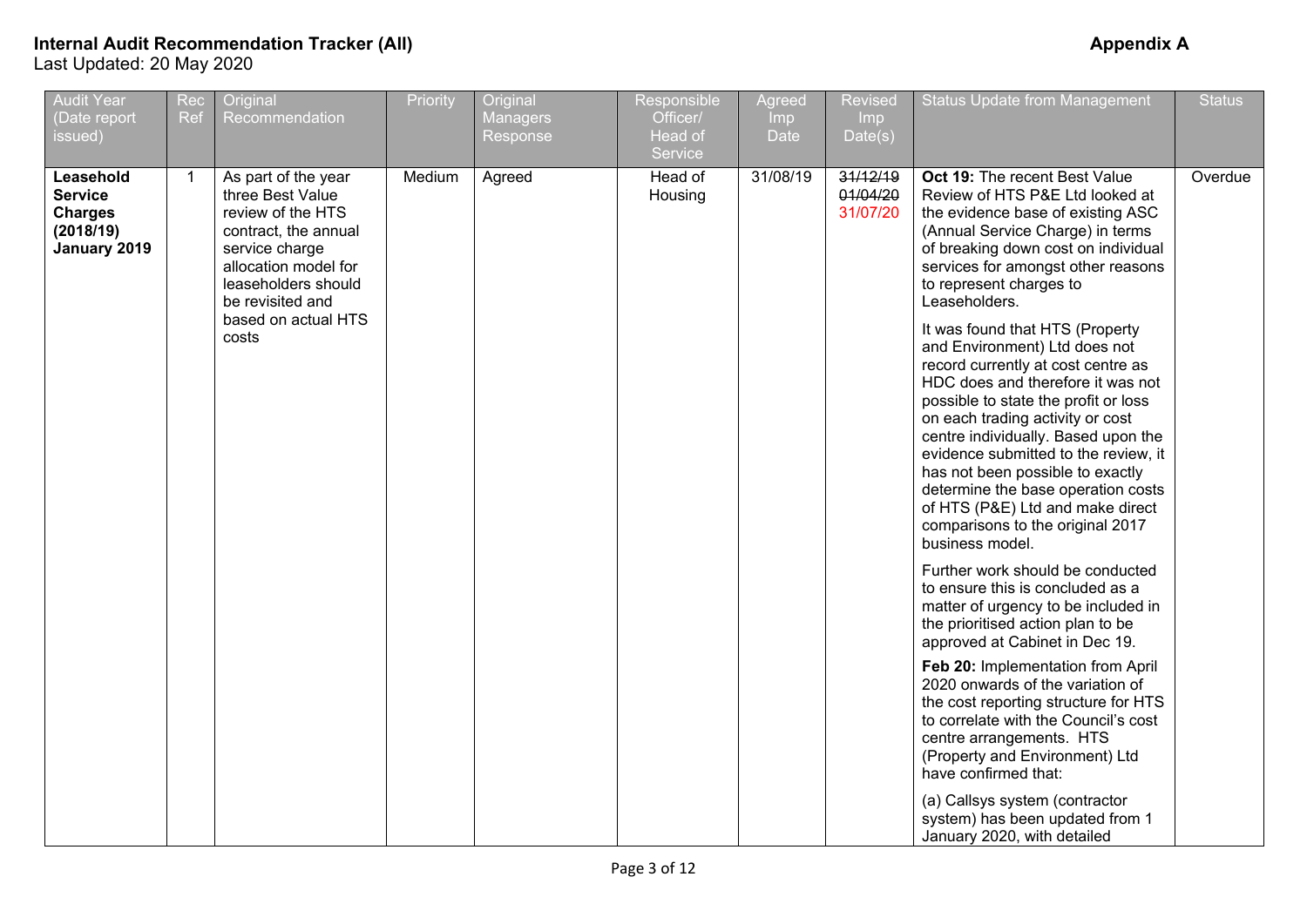| <b>Audit Year</b><br>Date report<br>issued)                                                               | Rec<br><b>Ref</b> | Original<br>Recommendation                                                                                                                                                                                                                                                                                                                                                                                                                                                                                                                                                                                                        | Priority | Original<br><b>Managers</b><br>Response                                                                                                                                                                                    | Responsible<br>Officer/<br>Head of<br>Service | Agreed<br><b>Imp</b><br>Date | <b>Revised</b><br>Imp<br>Date(s) | <b>Status Update from Management</b>                                                                                                                                                          | <b>Status</b>                                                  |
|-----------------------------------------------------------------------------------------------------------|-------------------|-----------------------------------------------------------------------------------------------------------------------------------------------------------------------------------------------------------------------------------------------------------------------------------------------------------------------------------------------------------------------------------------------------------------------------------------------------------------------------------------------------------------------------------------------------------------------------------------------------------------------------------|----------|----------------------------------------------------------------------------------------------------------------------------------------------------------------------------------------------------------------------------|-----------------------------------------------|------------------------------|----------------------------------|-----------------------------------------------------------------------------------------------------------------------------------------------------------------------------------------------|----------------------------------------------------------------|
|                                                                                                           |                   |                                                                                                                                                                                                                                                                                                                                                                                                                                                                                                                                                                                                                                   |          |                                                                                                                                                                                                                            |                                               |                              |                                  | allocations of cost centres for<br>upload to their accounting<br>package.<br>(b) Detailed alignment of<br>allocations to be concluded by end<br>of February 2020.<br>May 20: Report to go the |                                                                |
|                                                                                                           |                   |                                                                                                                                                                                                                                                                                                                                                                                                                                                                                                                                                                                                                                   |          |                                                                                                                                                                                                                            |                                               |                              |                                  | Shareholder Sub-Committee in<br><b>July 2020</b>                                                                                                                                              |                                                                |
| <b>HTS (Property</b><br>and<br>Environment)<br><b>Strategic</b><br>Governance<br>2018/19<br>February 2019 | $\mathbf{1}$      | With the assistance of<br><b>Council Officers the</b><br>Shareholders Sub<br>Committee should<br>undertake the<br>following in order to<br>improve its strategic<br>oversight:<br>• Ensure reports of<br>operational<br>information is<br>summarised, such as<br>complaints and<br>Member enquiries, in<br>order to gain an<br>understanding of<br>themes or issues<br>rather than the detail<br>• Is provided with<br>reports from other<br>assurance providers,<br>including Internal<br>Audit and the<br>Council's control and<br>function testing for<br>Teckal compliance.<br>• Consider holding an<br>away day/session with | Medium   | This report will go<br>to the April 2019<br>Shareholders Sub<br>Committee for<br>consideration. It is<br>anticipated it<br>could take up to<br>year for the<br>Committee to<br>implement any<br>actions agreed by<br>them. | Chief<br><b>Executive for</b><br>the Council  | 31/03/20                     | 31/07/20                         | May 20: Revised<br>strategic/operational report will go<br>to the July and November 2020<br><b>Shareholder Sub Committee</b><br>meetings.                                                     | Complete<br>once report<br>has gone to<br>the Sub<br>committee |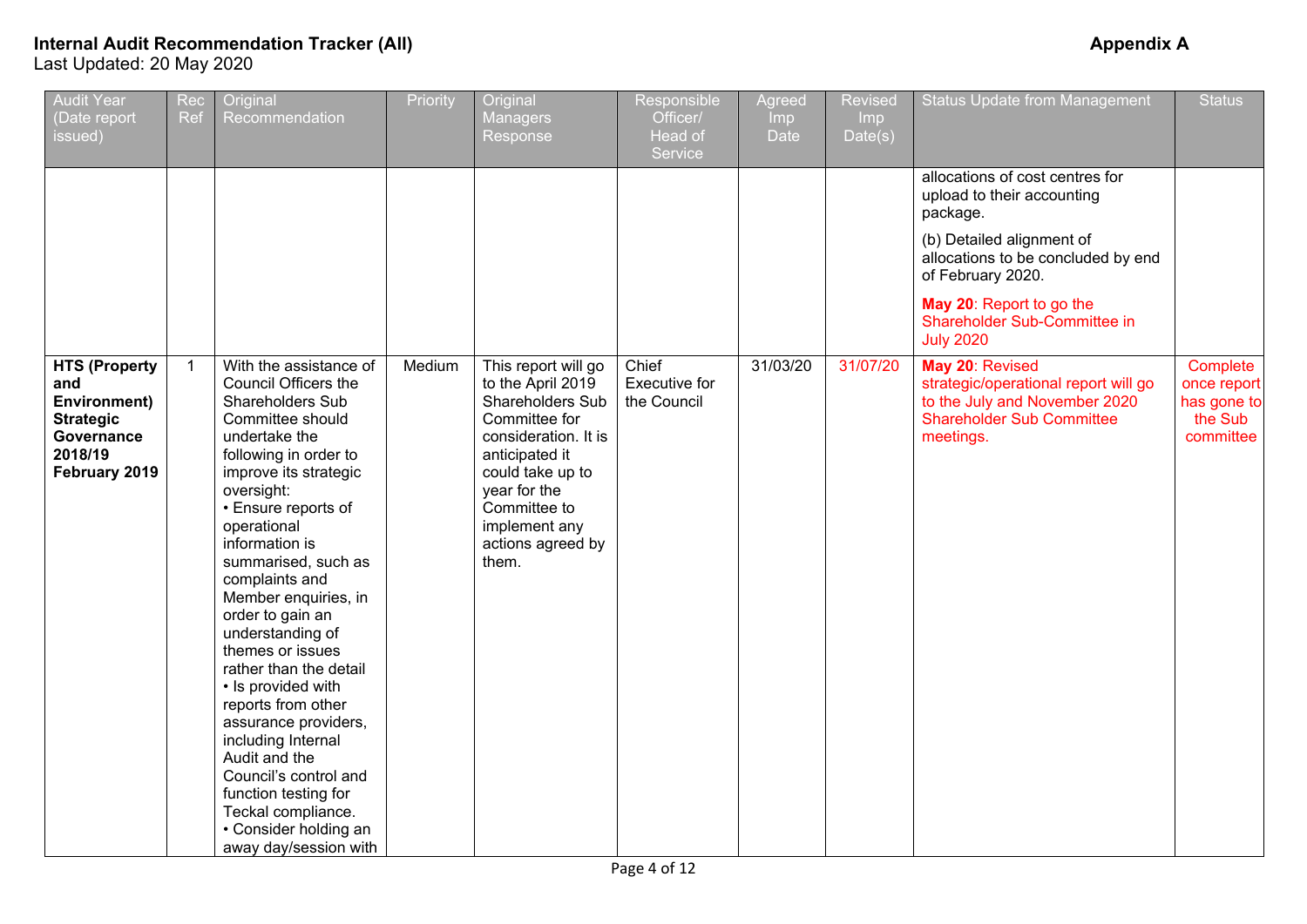| <b>Audit Year</b><br>(Date report<br>issued)                                                              | Rec<br>Ref     | Original<br>Recommendation                                                                                                                                                                                                                                                                                                                                                                                                                                                                                                                | Priority | Original<br><b>Managers</b><br>Response                                                                                                                   | Responsible<br>Officer/<br>Head of<br>Service | Agreed<br><b>Imp</b><br><b>Date</b> | <b>Revised</b><br>Imp<br>Date(s) | <b>Status Update from Management</b>                                                                                                                                                                                                                       | <b>Status</b> |
|-----------------------------------------------------------------------------------------------------------|----------------|-------------------------------------------------------------------------------------------------------------------------------------------------------------------------------------------------------------------------------------------------------------------------------------------------------------------------------------------------------------------------------------------------------------------------------------------------------------------------------------------------------------------------------------------|----------|-----------------------------------------------------------------------------------------------------------------------------------------------------------|-----------------------------------------------|-------------------------------------|----------------------------------|------------------------------------------------------------------------------------------------------------------------------------------------------------------------------------------------------------------------------------------------------------|---------------|
|                                                                                                           |                | the HTS Board to<br>discuss strategic<br>opportunities<br>• Consider<br>undertaking a skills<br>and knowledge<br>analysis, which could<br>be based on that<br>format used by the<br>Council's Audit and<br>Standards Committee.<br>(Note – something<br>similar could be<br>undertaken by the<br>HTS Board, the<br>results of which are<br>reported back to the<br>Committee)<br>• Consider whether<br>the frequency of<br>Committee meetings<br>should be reduced,<br>ensuring they link in<br>with the HTS Board<br>and Council cycles. |          |                                                                                                                                                           |                                               |                                     |                                  |                                                                                                                                                                                                                                                            |               |
| <b>HTS (Property</b><br>and<br>Environment)<br><b>Strategic</b><br>Governance<br>2018/19<br>February 2019 | $\overline{2}$ | With the assistance of<br>Council Officers the<br>Shareholder Sub<br>Committee should<br>ensure the role and<br>remit of the Council's<br>representative on the<br>HTS Board is<br>documented.                                                                                                                                                                                                                                                                                                                                            | Low      | As above $-$ this<br>will be considered<br>by the<br>Shareholders Sub<br>Committee when<br>they receive this<br>report at their<br>April 2019<br>meeting. | Managing<br>Director for the<br>Council       | 30/09/19                            | 31/03/20<br>31/07/20             | Oct 19: Currently being<br>progressed.<br>Feb 20: A paper on this will be<br>submitted to the next Shareholder<br>Sub Committee meeting, being<br>held on 23 June 2020<br>May 20: To be reported at the July<br>2020 Shareholder Sub Committee<br>Meeting. | Overdue       |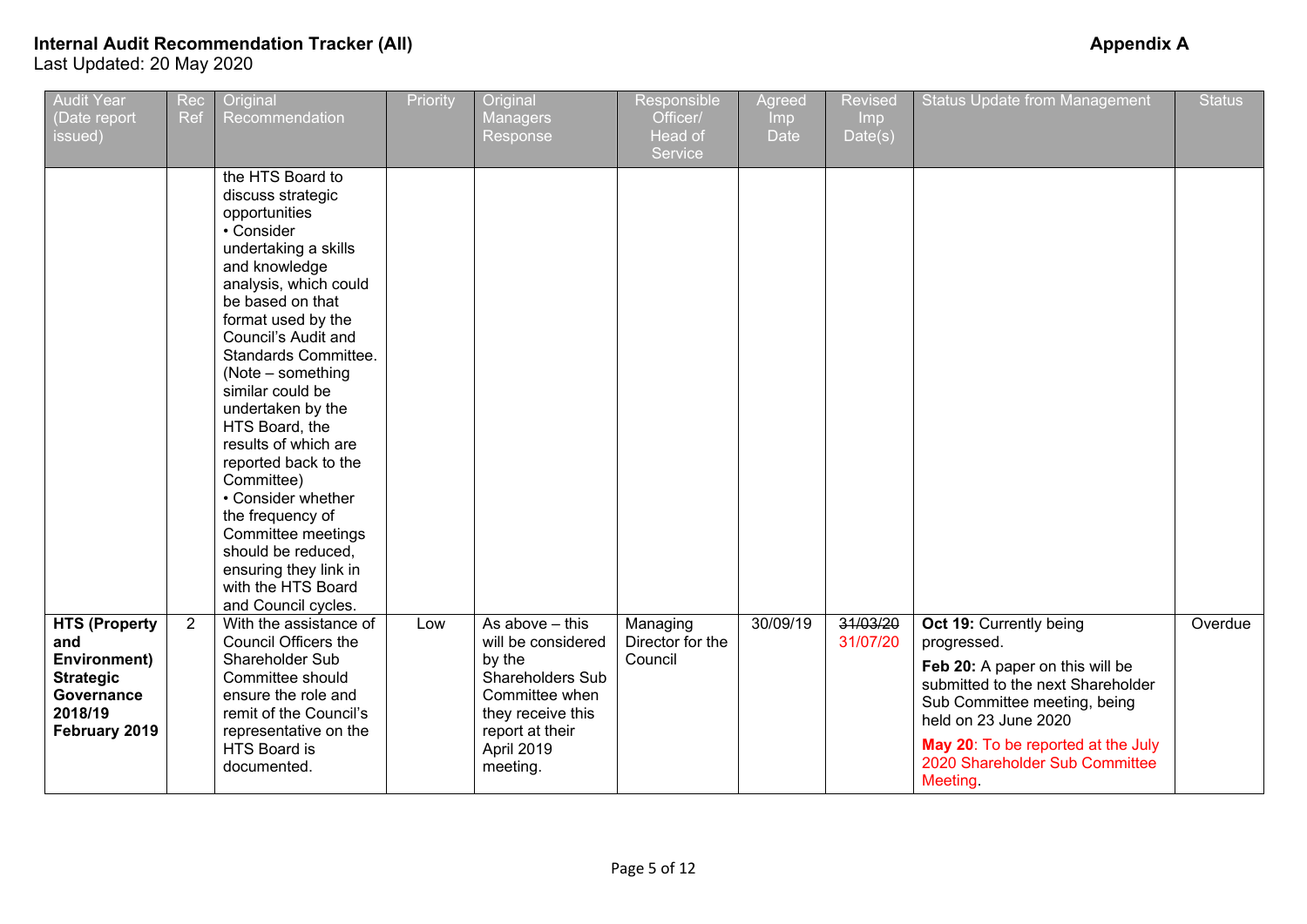| <b>Audit Year</b><br>Date report<br>issued) | Rec<br>Ref     | Original<br>Recommendation                                                                                                                                                                 | Priority | Original<br><b>Managers</b><br>Response                                   | Responsible<br>Officer/<br>Head of<br>Service                          | Agreed<br><b>Imp</b><br><b>Date</b> | Revised<br>Imp<br>Date(s) | <b>Status Update from Management</b>                                                                                                                                                                                                                                                                                                                                                                                                                                                                                                                                                                                                                                   | <b>Status</b> |
|---------------------------------------------|----------------|--------------------------------------------------------------------------------------------------------------------------------------------------------------------------------------------|----------|---------------------------------------------------------------------------|------------------------------------------------------------------------|-------------------------------------|---------------------------|------------------------------------------------------------------------------------------------------------------------------------------------------------------------------------------------------------------------------------------------------------------------------------------------------------------------------------------------------------------------------------------------------------------------------------------------------------------------------------------------------------------------------------------------------------------------------------------------------------------------------------------------------------------------|---------------|
| <b>Complaints</b><br>2018/19<br>May 2019    | $\mathbf{1}$   | Implement a<br>mechanism whereby<br>actions from the<br>lessons learnt<br>questionnaire are<br>followed up. This<br>could be achieved by<br>SMB receiving a<br>follow up action<br>report. | Medium   | A quarterly report<br>is sent to SMB in<br>regards to this.               | Customer and<br>Media<br>Services<br>Manager/<br>Head of<br>Governance | 30/06/19                            | 31/03/20<br>31/12/20      | Oct 19: This has been happening<br>since in a basic format since June<br>2019. It will give Heads of Service<br>key trends but does require further<br>development and this is likely to<br>coincide with the action below.<br>Feb 20: A report is still scheduled<br>to go to SMB prior to 31 March<br>2020. This will outline a request to<br>move to a two stage process and<br>further work on a sustainable<br>mechanism to learn from<br>complaints.<br>May 20: Report delayed due to<br>Corona pandemic. At this stage it is                                                                                                                                    | Overdue       |
| <b>Complaints</b><br>2018/19<br>May 2019    | $\overline{2}$ | Consider moving to a<br>two stage complaints<br>process by presenting<br>a paper to SMB<br>(Senior Management<br>Board) on this                                                            | Medium   | This has been<br>considered<br>previously and<br>will be raised<br>again. | Customer and<br>Media<br>Services<br>Manager/Head<br>of Governance     | 30/06/19                            | 31/03/20<br>31/12/20      | not deemed urgent and therefore<br>realistically would set new target of<br>31.12.20<br>Oct 19: Although not progressed<br>due to changes in service area, it<br>has now been raised with Head of<br>Governance with a view to take a<br>report to SMB before 31/03/20<br>Feb 20: A report is still scheduled<br>to go to SMB prior to 31 March<br>2020. This will outline a request to<br>move to a two stage process and<br>further work on a sustainable<br>mechanism to learn from<br>complaints.<br>May 20: Report delayed due to<br>Corona pandemic. At this stage it is<br>not deemed urgent and therefore<br>realistically would set new target of<br>31.12.20 | Overdue       |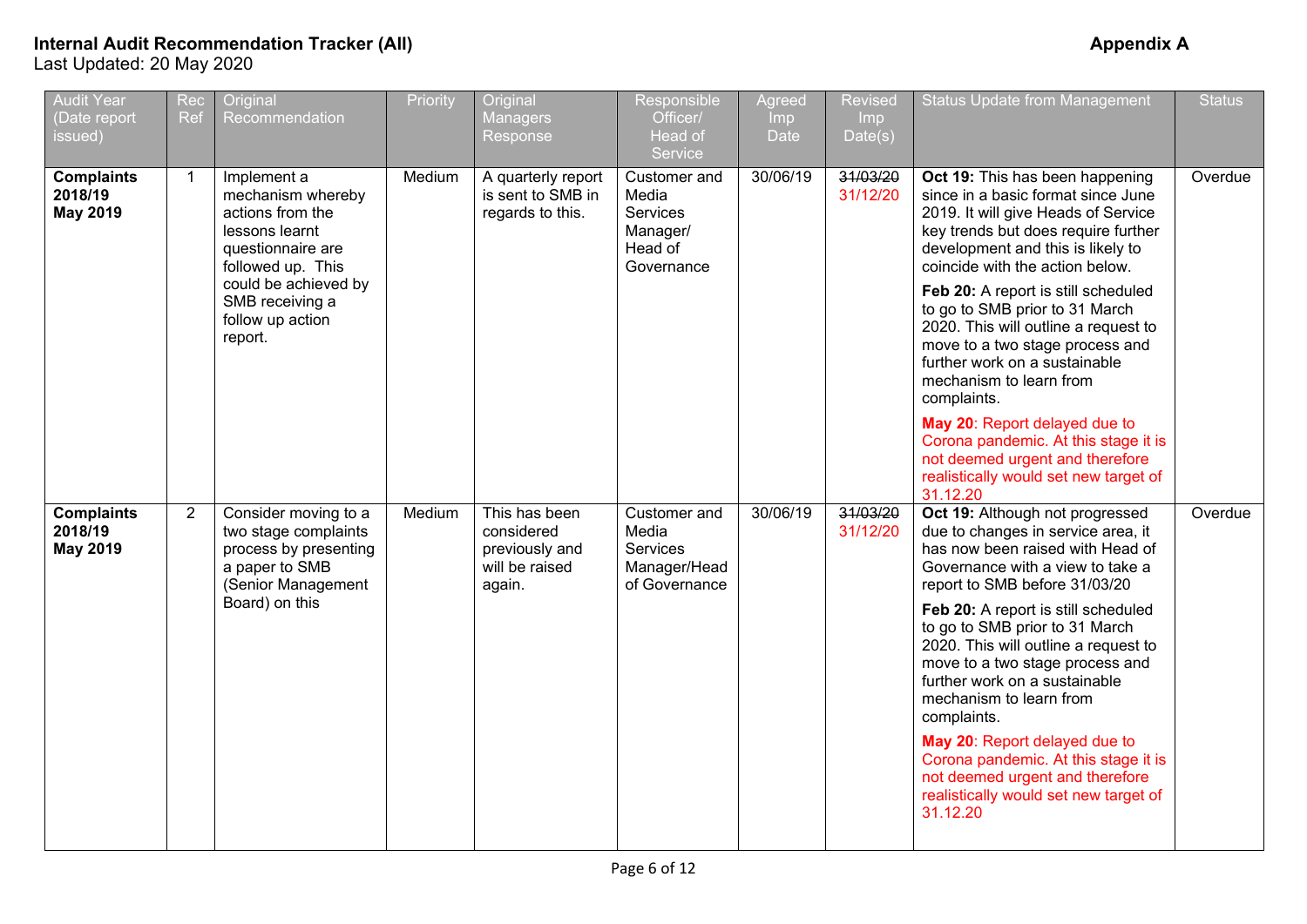| <b>Audit Year</b><br>(Date report<br>issued)                                 | Rec<br>Ref     | Original<br>Recommendation                                                                                                                                                                                                                                                                                              | Priority | Original<br><b>Managers</b><br>Response                                 | Responsible<br>Officer/<br>Head of<br>Service                                            | Agreed<br><b>Imp</b><br><b>Date</b> | <b>Revised</b><br>Imp<br>Date(s) | <b>Status Update from Management</b>                                                                                                                                                                                                                                                                                                                                     | <b>Status</b> |
|------------------------------------------------------------------------------|----------------|-------------------------------------------------------------------------------------------------------------------------------------------------------------------------------------------------------------------------------------------------------------------------------------------------------------------------|----------|-------------------------------------------------------------------------|------------------------------------------------------------------------------------------|-------------------------------------|----------------------------------|--------------------------------------------------------------------------------------------------------------------------------------------------------------------------------------------------------------------------------------------------------------------------------------------------------------------------------------------------------------------------|---------------|
| <b>Economic</b><br><b>Development</b><br>2019/20.<br><b>December</b><br>2019 | $\mathbf{1}$   | An action plan should<br>be developed to<br>deliver the Economic<br>Development<br>Strategy. The action<br>plan should include:<br>• Priority of activities<br>· Timescales,<br>targets and<br>measures (where<br>possible)<br>• The basis of the<br>working<br>arrangement with<br>partners                            | Medium   | Work is in hand<br>and will align with<br>the Regeneration<br>Strategy. | Head of<br>Community<br>Wellbeing/<br>Strategy and<br>Economic<br>Development<br>Manager | 31/03/20                            | 30/9/20                          | May 20: Work on the action plan<br>has been stalled due to Covid-19. It<br>is, however, highly likely this will be<br>captured by the Business and<br>Economic recovery group being led<br>by the Head of Environment and<br>Planning. We will review the<br>situation again in September when<br>there is a better understanding of<br>the economic impact of Covid-19. | Overdue       |
| Economic<br><b>Development</b><br>2019/20.<br><b>December</b><br>2019        | $\overline{2}$ | The Officer Working<br>Group should formally<br>monitor and update<br>the action plan with<br>progress against each<br>activity.                                                                                                                                                                                        | Medium   | Work is in hand<br>and will align with<br>the Regeneration<br>Strategy. | Head of<br>Community<br>Wellbeing/<br>Strategy and<br>Economic<br>Development<br>Manager | 31/03/20                            | 30/9/20                          | May 20: See response above                                                                                                                                                                                                                                                                                                                                               | Overdue       |
| <b>Economic</b><br><b>Development</b><br>2019/20.<br><b>December</b><br>2019 | 3              | Progress on the<br>Economic<br>Development<br>Strategy, through the<br>action plan, should be<br>regularly (at least<br>quarterly) reported to<br>the Head of<br><b>Community Wellbeing</b><br>and the Portfolio<br><b>Holder for Economic</b><br>Growth, with<br>exception reporting to<br>Senior Management<br>Board. | Medium   | Work is in hand<br>and will align with<br>the Regeneration<br>Strategy. | Head of<br>Community<br>Wellbeing/<br>Strategy and<br>Economic<br>Development<br>Manager | 31/03/20                            | 30/9/20                          | May 20: See response above                                                                                                                                                                                                                                                                                                                                               | Overdue       |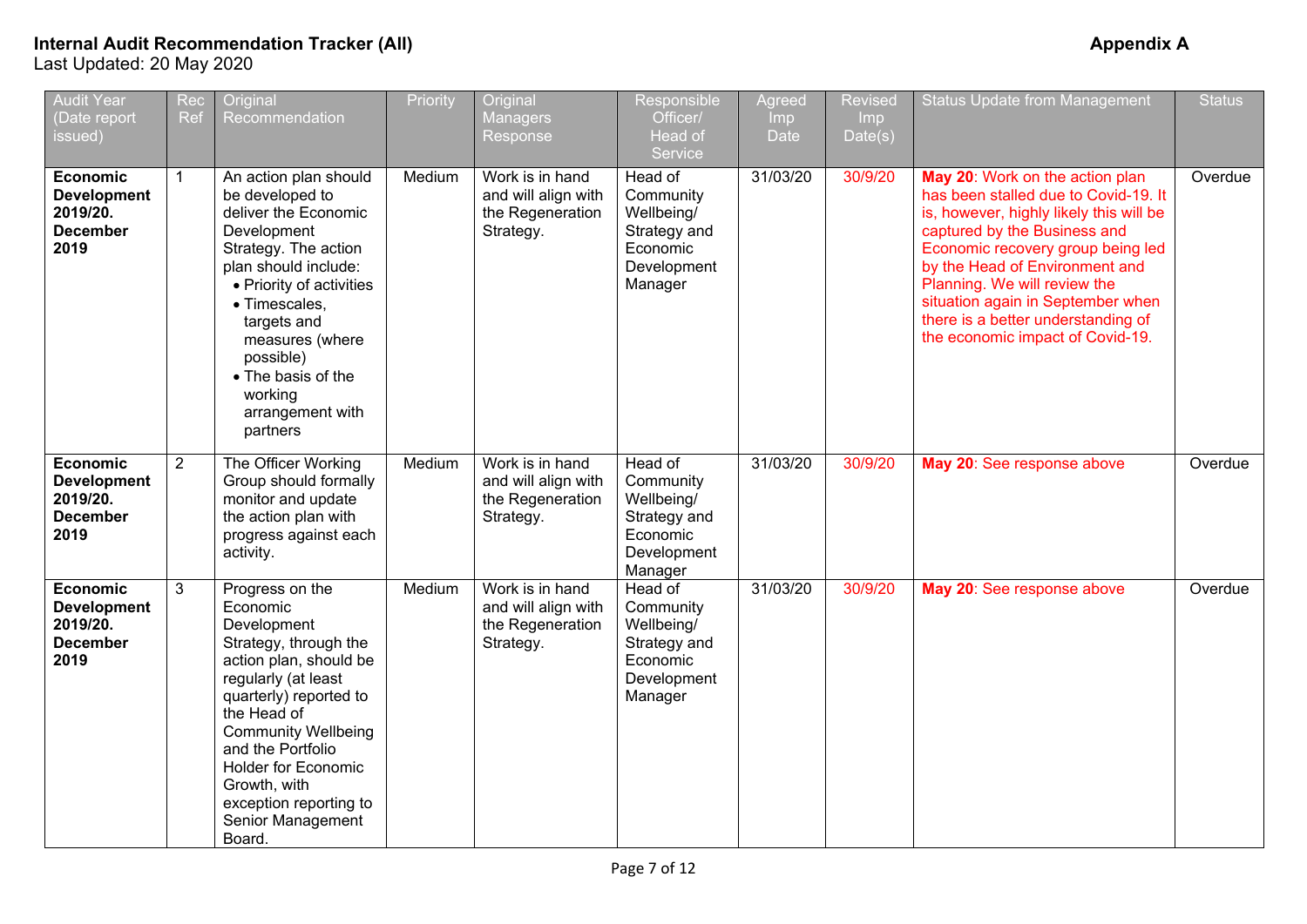| <b>Audit Year</b><br>(Date report<br>issued)                        | Rec<br>Ref     | Original<br>Recommendation                                                                                                                                                                                                                                    | Priority | Original<br><b>Managers</b><br>Response                                                                                          | Responsible<br>Officer/<br>Head of<br>Service | Agreed<br><b>Imp</b><br><b>Date</b>       | <b>Revised</b><br><b>Imp</b><br>Date(s) | <b>Status Update from Management</b>                                                                                             | <b>Status</b> |
|---------------------------------------------------------------------|----------------|---------------------------------------------------------------------------------------------------------------------------------------------------------------------------------------------------------------------------------------------------------------|----------|----------------------------------------------------------------------------------------------------------------------------------|-----------------------------------------------|-------------------------------------------|-----------------------------------------|----------------------------------------------------------------------------------------------------------------------------------|---------------|
| Change and<br>Patch<br><b>Management</b><br>2019/20<br>January 2020 | $\mathbf{1}$   | The frequency which<br>the patching /<br>upgrades are<br>implemented to the<br>Civica application<br>should be reviewed<br>with a view to<br>increasing this from<br>the present monthly,<br>extending the one<br>hour window, or both.<br>The process should | Medium   | Formal<br>documentation<br>will be written                                                                                       | Senior IT<br>Manager/<br>Head of<br>Finance   | 01/03/20<br>(Formal doc<br>to be written) | 30/06/20                                | May 20: The documentation has<br>been written and needs to be<br>checked and tested, which should<br>be done by the end of June. | Overdue       |
| Change and<br>Patch<br><b>Management</b><br>2019/20<br>January 2020 | $\overline{2}$ | also be documented.<br>The processes for<br>upgrading or applying<br>changes to the new<br>core switch devices<br>should be<br>documented into a<br>formal procedure.                                                                                         | Medium   | Formal<br>documentation<br>will be written                                                                                       | Senior IT<br>Manager/<br>Head of<br>Finance   | 01/03/20                                  | 30/06/20                                | May 20: See response above                                                                                                       | Overdue       |
| Change and<br>Patch<br><b>Management</b><br>2019/20<br>January 2020 | 3              | The Change Control<br>and Management<br>procedure should be<br>expanded to include<br>the activities that<br>happen after the<br>approval of the<br>change.                                                                                                   | Low      | The<br>documentation<br>will be expanded<br>to include activity<br>after approval of<br>change.                                  | Senior IT<br>Manager/<br>Head of<br>Finance   | 01/03/20                                  | 30/06/20                                | May 20: See response above                                                                                                       | Overdue       |
| Change and<br>Patch<br><b>Management</b><br>2019/20<br>January 2020 | $\overline{4}$ | Consider adding to<br>the Change and<br><b>Control Management</b><br>Procedure a section<br>on post event<br>documentation of<br>emergency changes<br>and actions.                                                                                            | Low      | This will be<br>considered as<br>part of the post<br>event<br>management of<br>emergency<br>changes and call-<br>out procedures. | Senior IT<br>Manager/<br>Head of<br>Finance   | 01/03/20                                  | 30/06/20                                | May 20: The out of hours<br>procedures are being changed and<br>will be formally adopted by the end<br>of June.                  | Overdue       |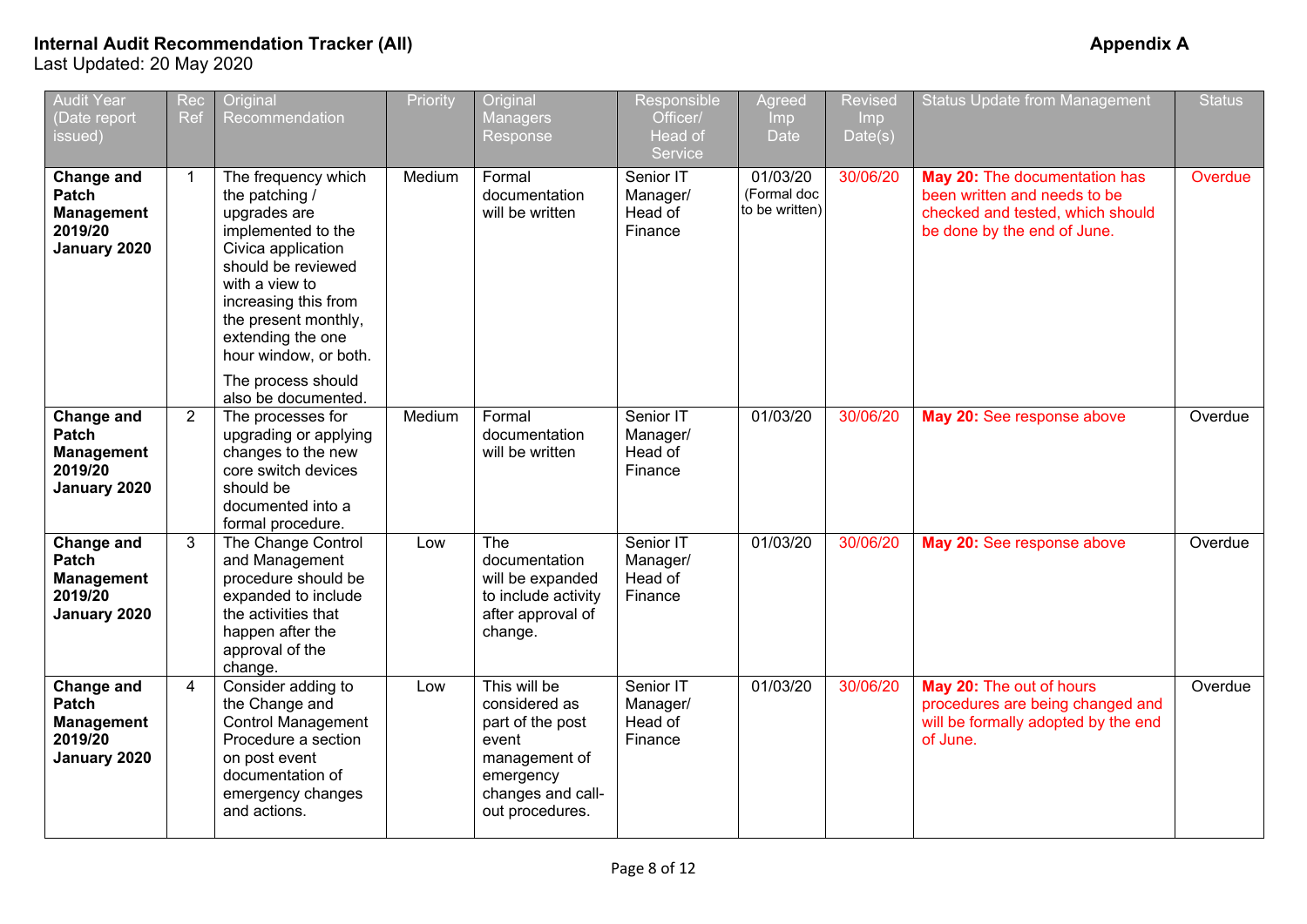| <b>Audit Year</b><br>(Date report<br>issued)                                    | Rec<br>Ref | Original<br>Recommendation                                                                                                                                                                                                          | Priority | Original<br>Managers<br>Response                                                                                                                                                                                                                                                                                                                                              | Responsible<br>Officer/<br>Head of<br>Service                                                                           | Agreed<br><b>Imp</b><br><b>Date</b> | Revised<br>Imp<br>Date(s)        | <b>Status Update from Management</b>                                                                                                                                                                                                                                                                                                                                                                                                                                                                                                                                                                                                                                                                                                                                                              | <b>Status</b> |
|---------------------------------------------------------------------------------|------------|-------------------------------------------------------------------------------------------------------------------------------------------------------------------------------------------------------------------------------------|----------|-------------------------------------------------------------------------------------------------------------------------------------------------------------------------------------------------------------------------------------------------------------------------------------------------------------------------------------------------------------------------------|-------------------------------------------------------------------------------------------------------------------------|-------------------------------------|----------------------------------|---------------------------------------------------------------------------------------------------------------------------------------------------------------------------------------------------------------------------------------------------------------------------------------------------------------------------------------------------------------------------------------------------------------------------------------------------------------------------------------------------------------------------------------------------------------------------------------------------------------------------------------------------------------------------------------------------------------------------------------------------------------------------------------------------|---------------|
| <b>Responsive</b><br><b>Housing</b><br><b>Repairs</b><br>2018/19<br>August 2019 | 2(b)       | Post inspections<br>completed on more<br>complex housing<br>repairs should be<br>formally documented<br>and retained.                                                                                                               | Medium   | Agreed.<br>Customer<br>Satisfaction<br>Surveys are<br>currently sent out<br>to tenants on a<br>sample basis.<br>The sample size<br>will be increased<br>to ensure that the<br>quality of repairs<br>works is<br>completed to a<br>satisfactory<br>standard.<br>Post inspections<br>completed on<br>complex repairs<br>works will be<br>formally<br>documented and<br>retained | <b>HTS</b><br>Operations<br>Director and<br>the Council's<br>Housing<br>Operations<br>Manager                           | 30/09/19                            | 31/01/20<br>30/04/20<br>30/06/20 | Oct 19: HTS carries out a 100%<br>post inspection regime on all<br>housing voids it completes (See<br>enclosed handover forms to<br>demonstrate this).<br>There are ongoing discussions with<br>HDC over who should be carrying<br>out more detailed Post Inspections<br>on completed Housing Repairs.<br>Traditionally this has been carried<br>out by Technical Services who<br>transferred from HTS and now<br>work for HDC.<br>We will provide a further update<br>once this is resolved.<br>Feb 20: It has been agreed that<br>HTS will carry out post inspections<br>on repairs from 1 <sup>st</sup> April 2020.<br>These will be recorded formally.<br>May 20: A response was not<br>requested from Housing whilst<br>Officers have been dealing with the<br>current coronavirus situation | Overdue       |
| <b>Responsive</b><br><b>Housing</b><br><b>Repairs</b><br>2018/19<br>August 2019 | 3a         | All repairs job priority<br>time changes should<br>be recorded,<br>authorised and the<br>reasons why they<br>were changed<br>documented. This<br>information should be<br>shared with the<br>Council when KPI<br>data is submitted. | Medium   | Agreed. The<br>constraints of the<br>Callsys system<br>makes it difficult<br>provide an audit<br>trail of job priority<br>time changes.<br>The Council's<br><b>Housing Asset</b><br>and Business<br>Systems Manager<br>and the HTS<br>Commercial                                                                                                                              | Council's<br><b>Housing Asset</b><br>and Business<br>Systems<br>Manager and<br>the HTS<br>Commercial<br><b>Director</b> | 30/04/20                            |                                  | May 20: A response was not<br>requested from Housing whilst<br>Officers have been dealing with the<br>current coronavirus situation                                                                                                                                                                                                                                                                                                                                                                                                                                                                                                                                                                                                                                                               | Overdue       |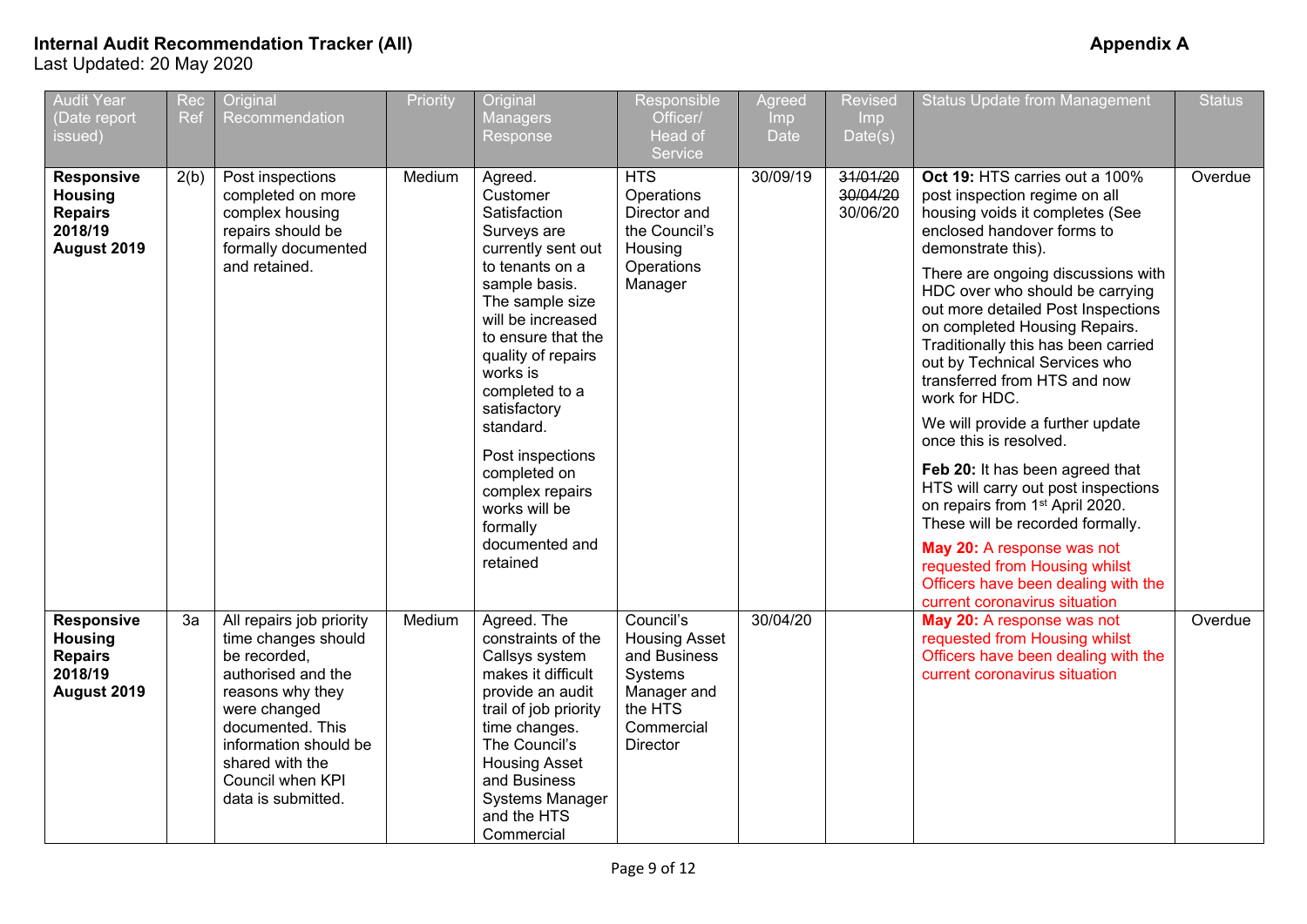| <b>Audit Year</b><br>(Date report<br>issued)                              | Rec<br>Ref     | Original<br>Recommendation                                                                                                                                                                                                                                                            | Priority | Original<br><b>Managers</b><br>Response                                                                                                                                                                                         | Responsible<br>Officer/<br>Head of                      | Agreed<br>Imp<br><b>Date</b> | <b>Revised</b><br>Imp<br>Date(s) | <b>Status Update from Management</b>                                                                                                | <b>Status</b>  |
|---------------------------------------------------------------------------|----------------|---------------------------------------------------------------------------------------------------------------------------------------------------------------------------------------------------------------------------------------------------------------------------------------|----------|---------------------------------------------------------------------------------------------------------------------------------------------------------------------------------------------------------------------------------|---------------------------------------------------------|------------------------------|----------------------------------|-------------------------------------------------------------------------------------------------------------------------------------|----------------|
|                                                                           | 3 <sub>b</sub> | The reasons behind<br>the housing repairs<br>job priority times are<br>allocated should be<br>investigated to ensure<br>that the appropriate<br>timescales are given.                                                                                                                 |          | Director will<br>investigate if<br>there approach to<br>record job priority<br>time changes.                                                                                                                                    | Service                                                 | 30/04/20                     |                                  | May 20: A response was not<br>requested from Housing whilst<br>Officers have been dealing with the<br>current coronavirus situation | Overdue        |
|                                                                           | 3 <sub>c</sub> | Repairs operatives<br>working hours should<br>be extended to<br>increase efficiency<br>and flexibility of the<br>housing repairs<br>service.                                                                                                                                          |          |                                                                                                                                                                                                                                 |                                                         | 30/04/20                     |                                  | May 20: A response was not<br>requested from Housing whilst<br>Officers have been dealing with the<br>current coronavirus situation | Overdue        |
|                                                                           | 3d             | Performance<br>improvements made<br>as a result of changes<br>to the housing repairs<br>service should be<br>demonstrated,<br>monitored and<br>reported as part of the<br>HTS governance and<br>scrutiny<br>arrangements.                                                             |          |                                                                                                                                                                                                                                 |                                                         | 30/04/20                     |                                  | May 20: A response was not<br>requested from Housing whilst<br>Officers have been dealing with the<br>current coronavirus situation | Overdue        |
| Former<br><b>Tenant</b><br><b>Arrears</b><br>2019/20<br><b>April 2020</b> | $\mathbf{1}$   | Former tenant debt<br>needs to be<br>proactively managed<br>in accordance with the<br>former tenant arrears<br>policy with resources<br>targeted in the<br>following priority<br>order:<br>• new former tenant<br>arrears (from the<br>voids notifications)<br>• recent former tenant | High     | An Orchard<br><b>Business Objects</b><br>report to be<br>produced to<br>breakdown the<br>former tenant<br>debt in to age<br>category in line<br>with<br>recommended<br>priority order.<br>Rent Officers to<br>prioritise former | Senior<br>Housing<br>Operations<br>Manager -<br>people. | 01/06/20                     |                                  | May 20: An update was not<br>requested from Housing whilst<br>Officers have been dealing with the<br>current coronavirus situation  | In<br>progress |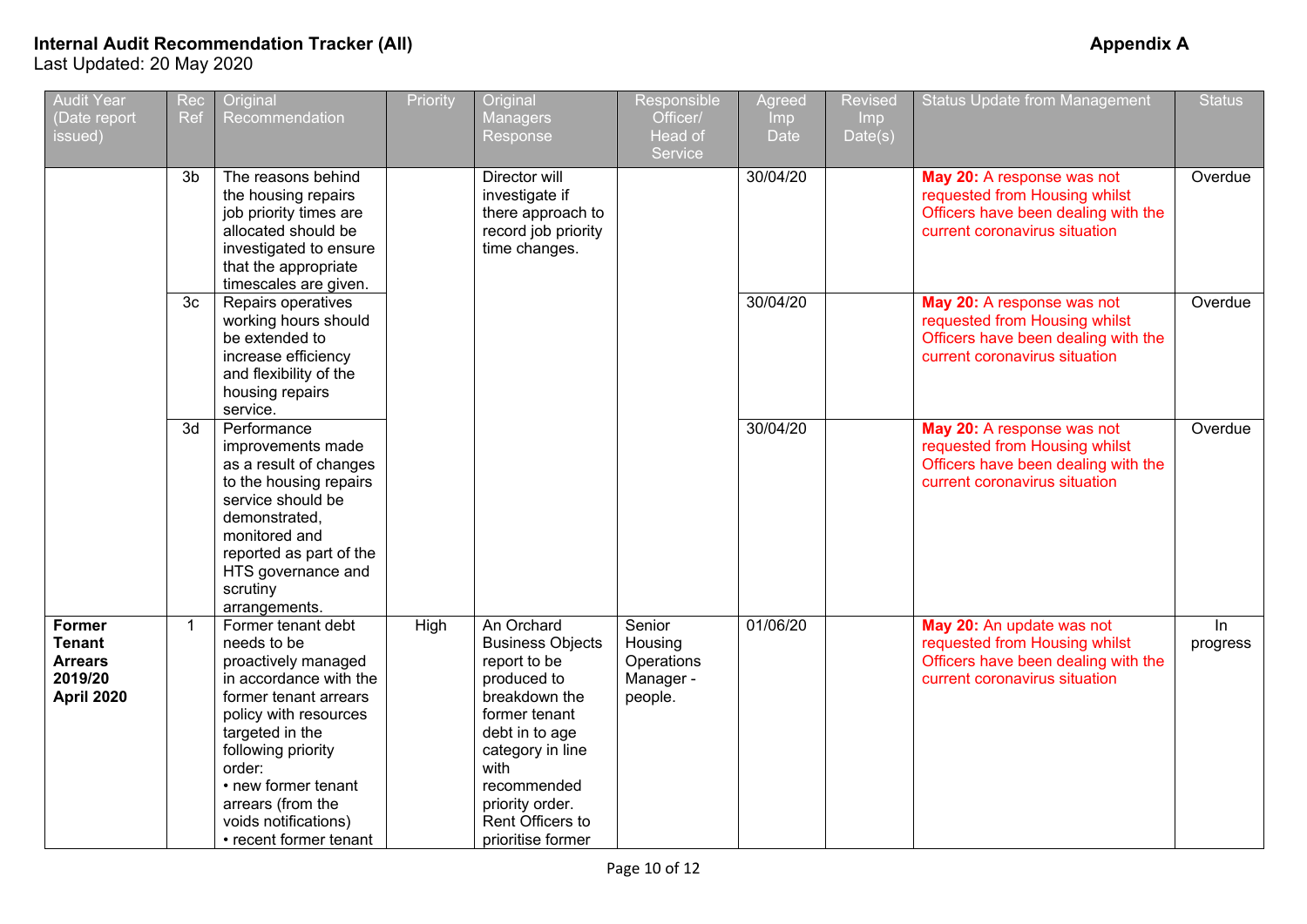| <b>Audit Year</b><br>(Date report                           | Rec<br><b>Ref</b> | Original<br>Recommendation                                                                                                                                                                                                                                                                                                                                                                                                                                                                                                                                                                                                                                                | Priority | Original<br><b>Managers</b>                                                                                                                                                                                                                                                                             | Responsible<br>Officer/                      | Agreed<br>Imp | Revised<br>Imp | <b>Status Update from Management</b>                                                                                               | <b>Status</b> |
|-------------------------------------------------------------|-------------------|---------------------------------------------------------------------------------------------------------------------------------------------------------------------------------------------------------------------------------------------------------------------------------------------------------------------------------------------------------------------------------------------------------------------------------------------------------------------------------------------------------------------------------------------------------------------------------------------------------------------------------------------------------------------------|----------|---------------------------------------------------------------------------------------------------------------------------------------------------------------------------------------------------------------------------------------------------------------------------------------------------------|----------------------------------------------|---------------|----------------|------------------------------------------------------------------------------------------------------------------------------------|---------------|
| issued)                                                     |                   |                                                                                                                                                                                                                                                                                                                                                                                                                                                                                                                                                                                                                                                                           |          | Response                                                                                                                                                                                                                                                                                                | Head of<br>Service                           | <b>Date</b>   | Date(s)        |                                                                                                                                    |               |
|                                                             |                   | debt (less than a year<br>old)<br>• historical debt<br>between 1 and 5<br>years old.<br>In March 2020<br>resources should be<br>targeted at the<br>£93,646.82 of<br>2014/2015 debt that is<br>a risk of being<br>uncollectable during<br>2020/21 through the<br>time Limitation Act<br>1980. All these former<br>tenants be contacted<br>and if there are no<br>responses, they are<br>passed to the tracing<br>agency to maximise<br>the opportunity for<br>debt recovery before it<br>becomes<br>irrecoverable. On<br>reputational and<br>compassionate<br>grounds any debt due<br>to the death of a<br>tenant in 2014/15 be<br>excluded from this<br>recovery project. |          | tenant recovery in<br>line with the<br>priority order<br>recommended.<br>These cases will<br>be actioned once<br>the current<br>arrears<br>recommendations<br>are actioned. The<br>total financial<br>amount written off<br>will be in line with<br>our allocated bad<br>debt provision for<br>2020/21. |                                              |               |                |                                                                                                                                    |               |
| <b>Former</b><br><b>Tenant</b><br><b>Arrears</b><br>2019/20 | $\overline{2}$    | The Voids notification<br>list be actioned<br>weekly in all cases<br>and either Rent                                                                                                                                                                                                                                                                                                                                                                                                                                                                                                                                                                                      | High     | Circulation list for<br>weekly void list to<br>be amended to<br>include Team                                                                                                                                                                                                                            | Senior<br>Housing<br>Operations<br>Manager - | 27/04/20      |                | May 20: An update was not<br>requested from Housing whilst<br>Officers have been dealing with the<br>current coronavirus situation | Overdue       |
| <b>April 2020</b>                                           |                   | Officers are asked to<br>ensure they action<br>their properties each                                                                                                                                                                                                                                                                                                                                                                                                                                                                                                                                                                                                      |          | Leaders to ensure<br>circulation to all<br>Rent Officers on a                                                                                                                                                                                                                                           | people.                                      |               |                |                                                                                                                                    |               |